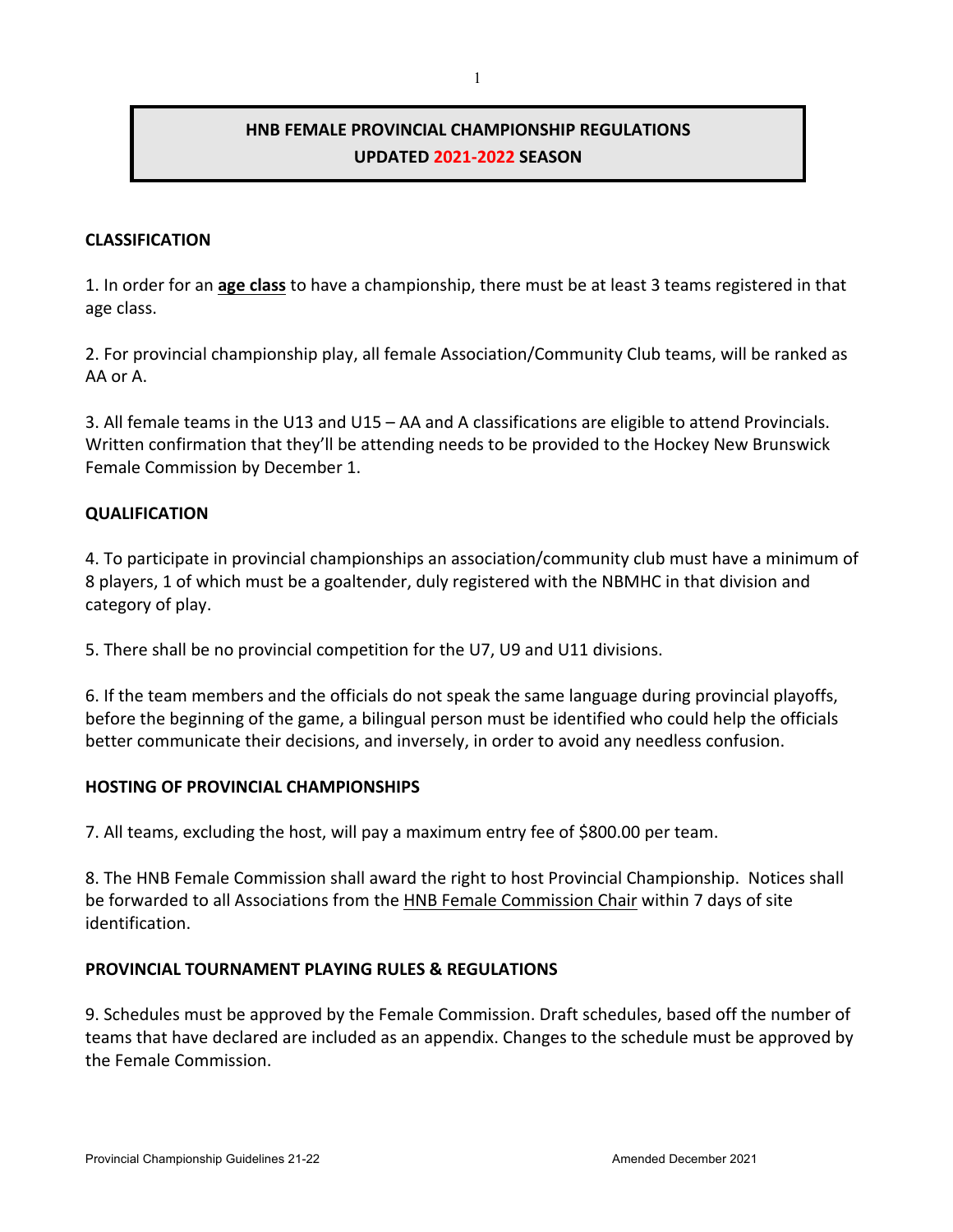10. Team Rosters - prior to the commencement of Provincial Championships, copies of the HNB Player Roster Forms, including affiliated players, shall be submitted by the HNB office to the Tournament Director. This roster will be frozen, and players shall not be on two frozen rosters simultaneously.

11. There shall be a Team Meeting held prior to the start of the tournament. This meeting may be held by virtually or by conference call. All teams must have a registered team official, or a designate confirmed in writing, present for this meeting or the team forfeits all right of protest or appeal.

12. At the team Meeting, the host (Tournament director or District Director) and NBFHC representative shall:

- a) Examine all Team Rosters, (including affiliates). Should a player not be listed on the official roster, they are not eligible for play. This review will be conducted with Team officials present.
- b) Go over the Provincial Championship Regulations and answer any questions.

13. Prior to the start of each provincial game there will be a 3-minute warm-up.

14. Games will be two 12-minute periods and one 15-minute period. A 2-minute break will be held between periods.

15. The ice must be resurfaced before the start of each game.

16. During round robin play, there will not be any time-outs granted.

17. In the 3<sup>rd</sup> period, if there is a 7-goal differential, the game will run at straight time for the remainder of that game.

18. Home team will wear dark jerseys, visiting team will wear white jerseys. If teams (at the recreational category) do not have two sets of jerseys, they need to inform the host organizing committee to coordinate a second set of jerseys, should there be a conflict.

19. During cross-over/semi-final and final games, one time-out shall be granted in the first 3 periods of play, and one time-out granted during each overtime period.

20. The 1 referee and 2 linesmen system shall be used in all HNB playoff and provincial games.

21. All minor officials including scorers, timekeepers are to be provided by the Host Association.

22. Tied games in round robin play shall remain a tie.

23. The tie breaking sequence will only come into effect once round robin play has been completed. **These tie breaking rules apply to all HNB sanctioned Provincials.**

#### Tie Breaking Sequence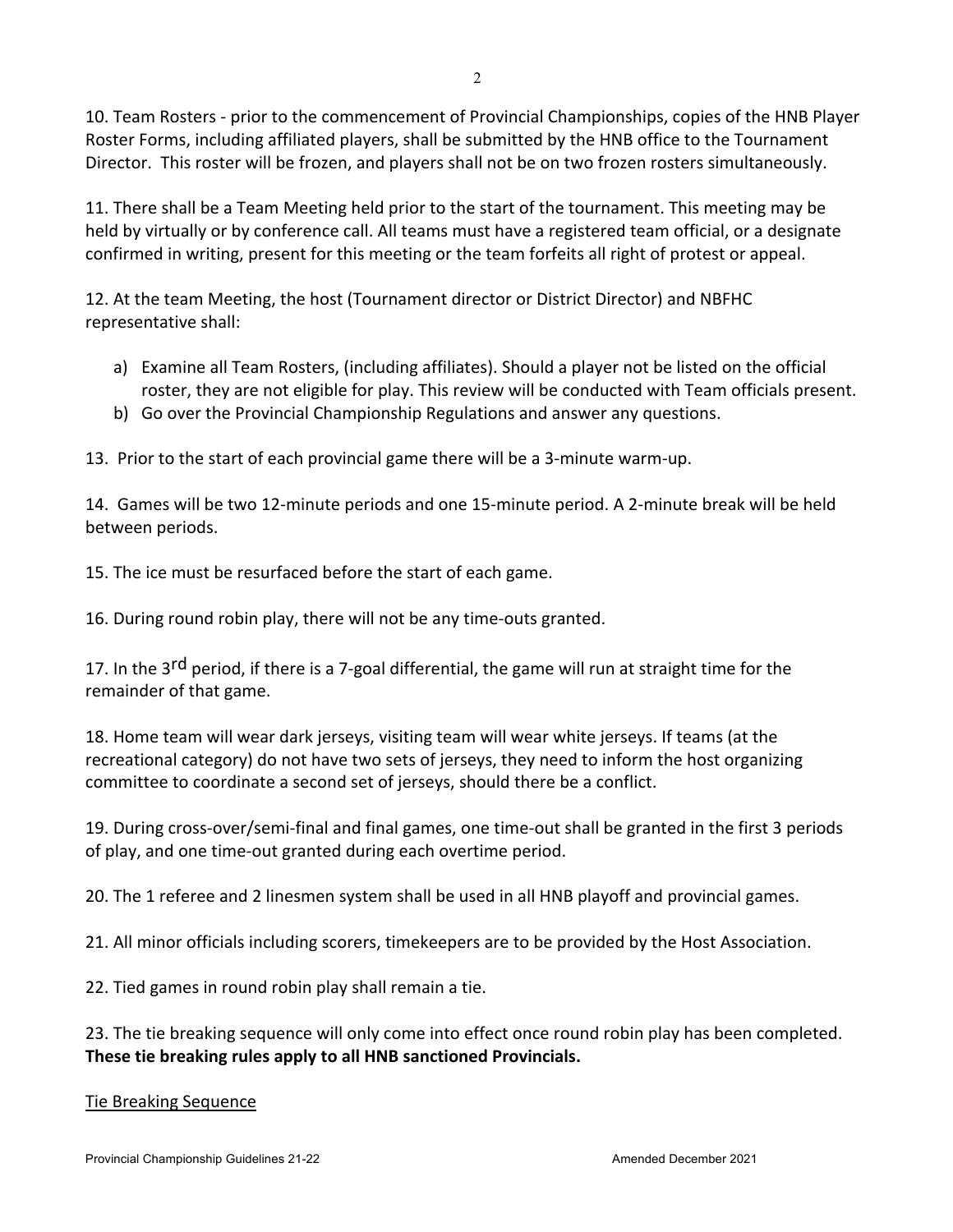## **Two Teams Tied**

If two or more teams are tied at the conclusion of a round robin series, then the following procedure will be used to determine the final ranking before the semi-final and final games are played.

23.1.1 The winner of the round robin game between the two tied teams gains the higher position.

23.1.2 The team with the most wins in the round robin gains the higher position.

23.1.3 If the two teams are still tied after 27.1.1 and 27.1.2 have been applied, then the team with the best goal average gains the higher position. The goal average of a team is to be determined in the following manner:

Total number of goals for divided by the total number of goals for and against. NOTE: All round robin games are included.

Example: For = 10 goals against = 4 goals

Percentage: 10/10+4 = .714

NOTE: The higher percentage gains the higher position

23.1.4 If the two teams are still tied after 27.1.1, 27.1.2 and 27.1.3 have been applied, then the team which scored the first goal in the game between the tied teams gains the higher position.

23.1.5 If the two teams are still tied after 27.1.1, 27.1.2, 27.1.3 and 27.1.4 have been applied, the team with the least number of minutes in penalties throughout all the round robin games, gains the higher position.

23.1.6 If the two teams are still tied after 27.1.1, 27.1.2, 27.1.3, 27.1.4, and 27.1.5 have been applied, a single coin toss will determine which team gains the higher position.

## **Three or More Teams Tied**

Note: The three-team tiebreaker is used to determine the seeding of the 1st, 2nd, 3rd seed. If any step in the tiebreaker only seeds one team, that team assumes that position. The three-team tiebreaker will continue to determine the seeding of the two remaining teams. **At no time will teams using this formula go back to the two-team tiebreaker**

- 23.2 If three teams or more are tied, the point record established in the games among the tied teams only will be used as the first tie breaking formula in deciding which team(s) shall advance.
- 23.2.1 The team with the most wins, in games among the three teams, would gain the highest position.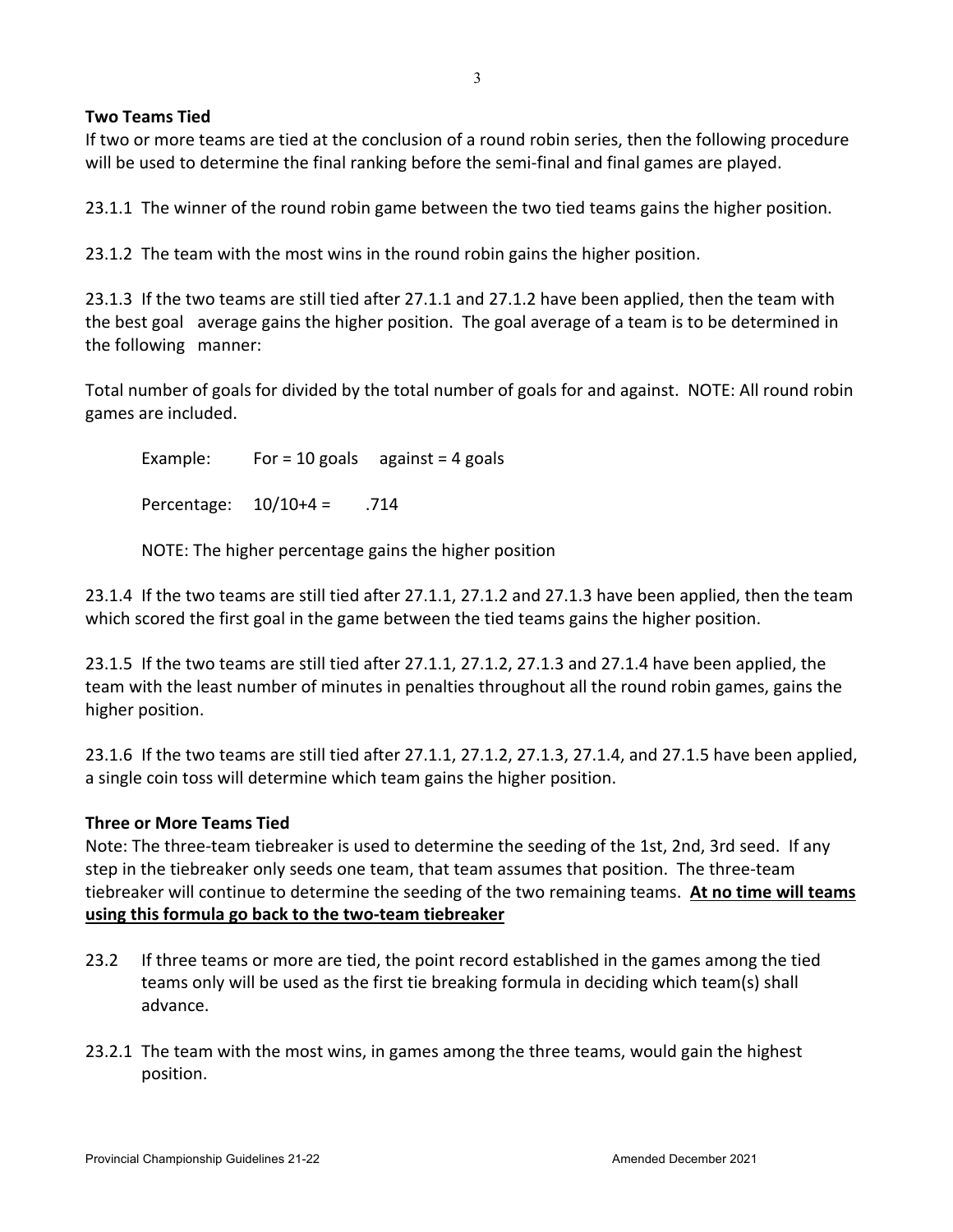23.2.2 If teams are still tied after 27.2.1 has been applied, then the team with the best goal average, gains the highest position. The goal average of a team is to be determined in the following manner: total number of goals for divided by total number of goals for and against.

NOTE: All round robin games are included

Example: For = 10 goals against = 4 goals Percentage 10+4 = .714

NOTE: The highest percentage gains the highest position(s).

The exercise of 27.2.2 establishes the team or teams with the highest position(s) by percentage. These teams will advance. If there are still teams tied, they go to the next step. **They do not go back to the "Two Team Tiebreaker."**

Example;

- A. Team A .714 = 1 seed Advances Team B - .500 = 3 seed – Does not advance Team C - .650 = 2 seed – Advances
- B. Team A  $-$  .714 = 1 seed  $-$  Advances Team B - .500 = Still tied with team  $C - go$  to next step 27. 2.3. Team  $C - 0.500 =$  Still tied with team  $B - go$  to next step 27.2.3.
- C. Team A –.  $650$  = Still tied with team B go to next step 27.2.3. Team B .650 = Still tied with team  $A - go$  to next step 27.2.3. Team  $C - 0.500 = Do$ es not advance

23.2.3 If teams are still tied after 27.2.1 and 27.2.2. The team with the fewest goals against (all round robin games played) will gain the highest position.

23.2.4 If the two teams are still tied after 27.2.1, 27.2.2, and 27.2.3 have been applied, then the team which scored the first goal in the game between the tied teams gains the higher position.

23.2.5 If the two teams are still tied after 27.2.1, 27.2.2, 27.2.3, and 27.2.4 have been applied, the team with the least number of minutes in penalties throughout all of the round robin games, gains the higher position.

23.2.6 If the two teams are still tied after 27.2.1, 27.2.2, 27.2.3, 27.2.4, and 27.2.5 have been applied, a single coin toss will determine which team gains the higher position.

24. For single or deciding game in Provincial Championship playoffs, if at the end of regulation time, the score of a game is tied, proceed as per Hockey Canada Official Playing Rule 83.

## *RULE 10.16 – Hockey Canada Official Playing Rule*

*a) In the final game, if the score is tied after regulation time, the following shall take place;*